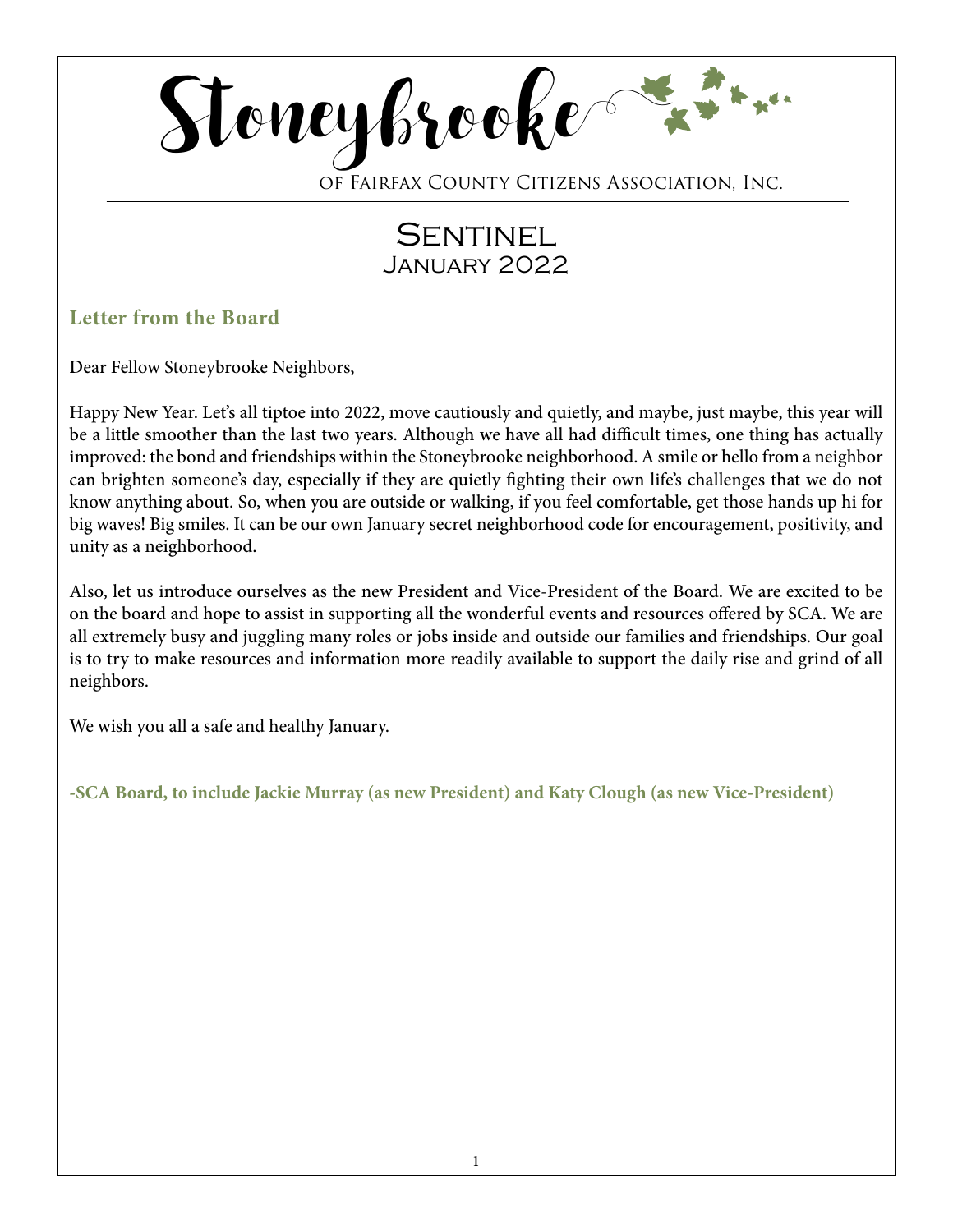# Stoneybrooke Sentinel January 2022

# **Community News**

## **Plastic Bag Tax Starts January 1st**

 Starting Jan. 1, businesses in northern Virginia will be charging you 5-cents per single-use plastic bag that you use from local grocery stores, convenience stores and drug stores.

The Alexandria City Council, Arlington County Board and Fairfax County Board of Supervisors adopted this plastic bag tax in September in an effort to reduce the negative environmental impacts of single-use plastic bags.

The tax does not apply to:

- plastic bags intended for reuse;
- plastic bags solely used to wrap, contain or package certain items (ice cream, meat, fish, poultry, produce, unwrapped bulk food items or perishable food items);
- plastic bags for dry cleaning or prescription drugs; or
- multiple plastic bags sold in packages for garbage, pet waste or leaf removal.

Collected taxes might be used for environmental cleanup, to provide educational programs designed to reduce environmental waste, mitigate pollution and litter; or to reusable bags to SNAP or WIC benefit recipients.

Visit the Regional **Plastic Bag Tax website** for more information.

### **Richmond Highway's Brookside Motel Could be Replaced with Residences**

The transformation of Richmond Highway continues with plans to replace the Brookside Motel with a new multi-family residential building.

Evergreen Investment Company is working with Fairfax County to redevelop 2.57 acres located at 6001 Richmond Highway. The project will require an amendment to the Comprehensive Plan and rezoning. If approved, the project will join a number of new residential developments popping up along Richmond Highway.

Brookside Motel is a single-story motel built in 1953. The motel has been the site of a couple fires in recent years.

### **New Partnership Seeks to Preserve Mount Vernon Trail**

The National Landing Business Improvement District (BID) and the Friends of Mount Vernon Trail recently announced a partnership that will seek to preserve the 18-mile Mount Vernon Trail that runs from George Washington's Mount Vernon Estate to Theodore Roosevelt Island.

Through the partnership, the BID and Friends of Mount Vernon Trail will host clean-up events every Saturday through Jan. 22, and on Martin Luther King, Jr. Day.

Volunteers will focus on trimming vegetation, removing invasive plants, cleaning and repairing bridges and the trail surface. Before the weekly events wrap up on Jan. 22, the National Landing BID and Friends of Mount Vernon Trail will also host a day of service in honor of Martin Luther King Jr. Day on Jan. 17.

For more information on volunteer opportunities, please visit: [mountvernontrail.eventbrite.com](http://mountvernontrail.eventbrite.com )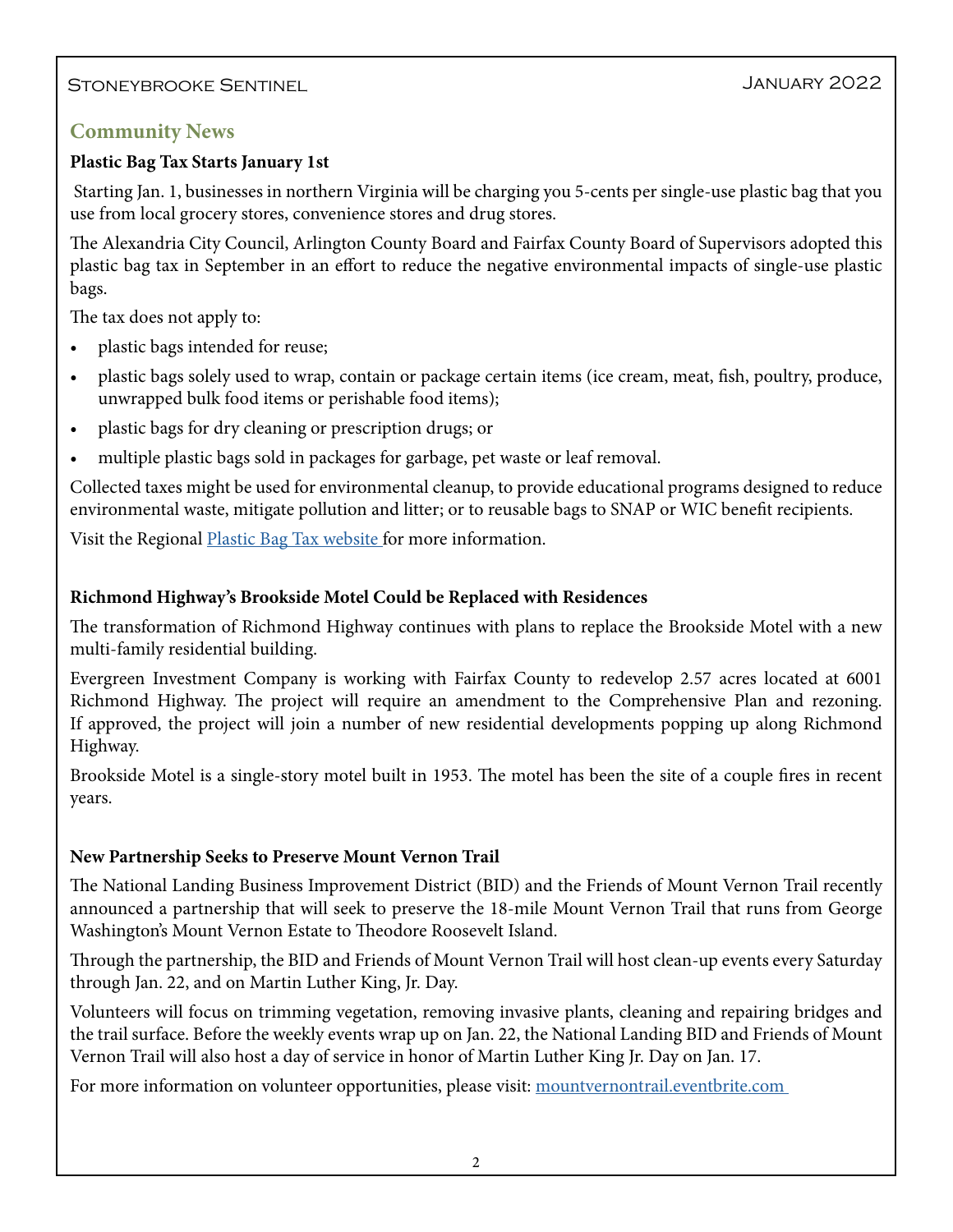#### Stoneybrooke Sentinel

#### **New Diner Will Bring Modern Comfort Fare and Giant Cakes to Alexandria**

For most of us, the concept of bellying up to the bar means a stiff drink is in our future. Not at Beeliner Diner. "It's kid-friendly," explains co-owner Markos Panas.

The bar, which is 120 feet in circumference and seats 38, does serve some boozy milkshakes, but the focus is on sweets that will appeal to all ages.

The desserts include slices of TowerCakes, an invention from pastry chef Temperance Puffer. One slice feeds three or four people. An entire cake weighs between 25 and 35 pounds. The slices are already available at the team's other business, Bread & Water Company on weekends.

Fans of Bread & Water Company will find lots of familiar favorites at Beeliner Diner, including the burgers, dogs, and chicken sandwiches they've come to love at Bun Papa, the business that takes over the Alexandria bakery in the evening.

Boom Chicky will serve fried chicken, while ALX Pizza will fill the shoes of Atlantis Pizzeria and Family Restaurant, which served Alexandria for 38 years in the same space inside Bradlee Shopping Center.

There will also be an emphasis on vegan options. About a quarter of the menu will be vegan by default, but many burgers and pizzas that usually contain animal products can also be made without them.

Beeliner Diner will open in Bradlee Shopping Center in early 2022.

#### **Northern Virginia Man Plans to Swim the English Channel**

Fewer than 2,000 people have swum solo across the English Channel from England to France since the first time it was done in 1875. The average time in the water is 13.5 hours, and that water is cold, choppy, and full of jellyfish. The average age of channel swimmers is 35, which makes what Denis Crean intends to do all the more impressive, or alarming, take your pick.

When Crean gets in the water in 2023, he'll be one of the oldest swimmers by a large margin to attempt what he's setting out to do: Not only does he intend to swim across the channel, but he also intends to turn around and swim back. "I'm going to do a double," he says quietly. "As the crow flies, it's about 42 miles. My goal is to do it in 24 hours." He has asked not to publish his age.

An open-water swim enthusiast, Crean began teaching endurance swimming in the Potomac River in 2009, calling the collective WaveOne Open Water.

Crean is not going into his channel challenge blindly. The swim marathoner was the first to swim the Potomac from Chain Bridge to Mount Vernon (22 miles, 9:42 hours), and he has won or come close to winning major swim marathons around the country. But he's never done the channel.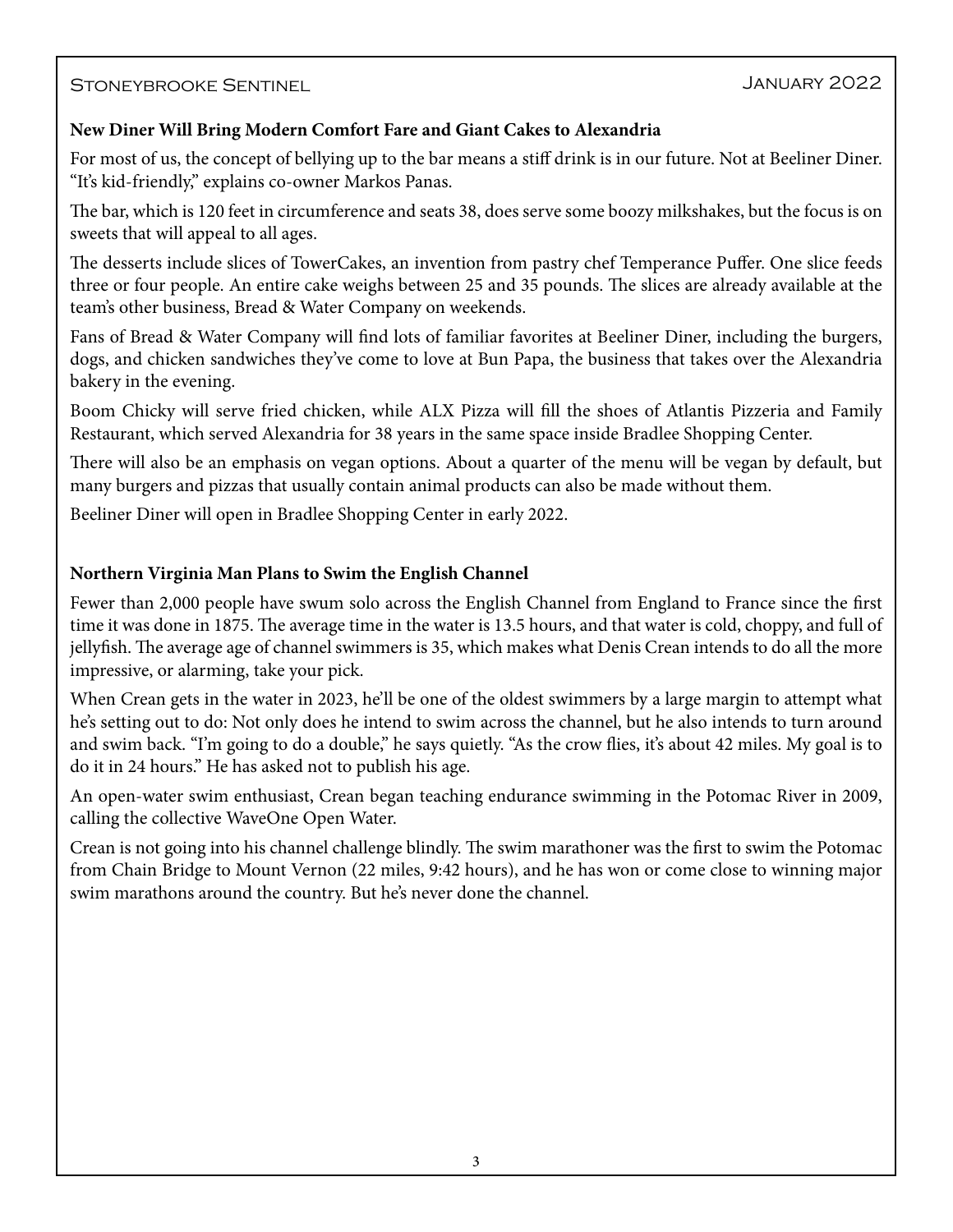# Stoneybrooke Sentinel January 2022

# **Key Sources**

Alexandria Living | *<https://alexandrialivingmagazine.com/>* Fairfax County | *<https://www.fairfaxcounty.gov/>* Kingstown Patch |*<https://patch.com/virginia/kingstowne>* Old Town Patch | *<https://patch.com/virginia/oldtownalexandria>* The Washington Post | *<https://www.washingtonpost.com/>*

# **Reminders**

#### **Stay Connected**

Stay up to date on neighborhood happenings by visiting the Stoneybrooke SCA website *[\(www.stoneybrooke.](http://www.stoneybrooke.org/) [org/\)](http://www.stoneybrooke.org/)*, which includes a blog for highlighting recent events and publishing upcoming SCA related events.

Residents can also join on-line community on Facebook *([www.facebook.com/groups/Stoneybrookcommunity/](http://www.facebook.com/groups/Stoneybrookcommunity/))*  for residents of Stoneybrooke, in Alexandria, VA. It is designed for members to connect and share information. Posts containing lost and found, requesting referrals for paid services or items, help with a project, borrowing, ride sharing, announcing yard sales or interesting events in Alexandria area, neighborhood alerts and concerns, giving away items or volunteering your time and any non-profit related posts are welcomed here.

Additionally, a Facebook group exists to advertise events and service or share recommendations here *([www.](http://www.facebook.com/groups/1034208403392227/) [facebook.com/groups/1034208403392227/](http://www.facebook.com/groups/1034208403392227/)).*